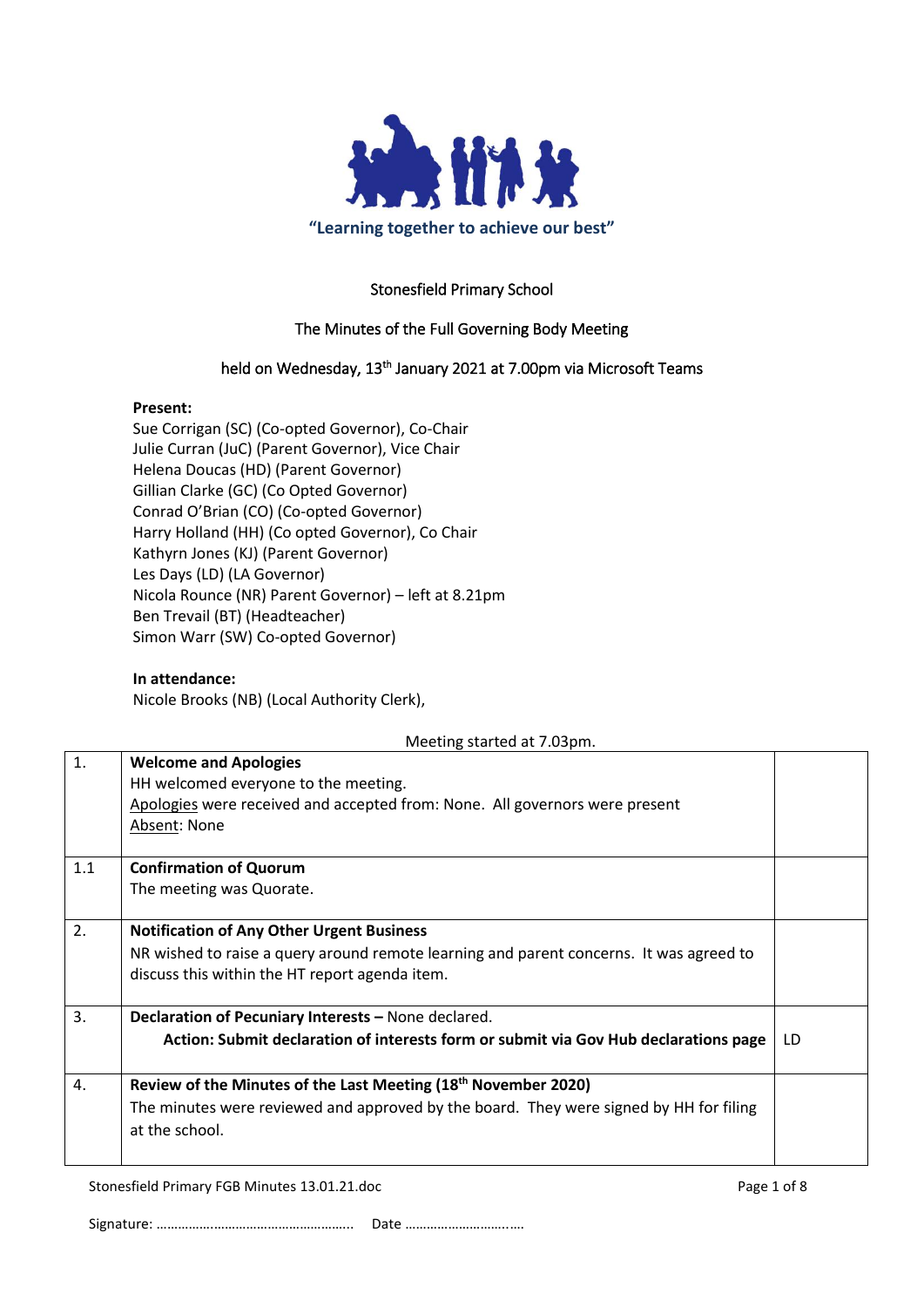| the exception of action point 3:<br>Action 3 - Update to Whistle Blowing (WB) policy. NR has looked at the OCC template and<br>would like to look at other examples that she believes may be better than the OCC<br>template.<br>BT replied that the usually use the OCC model templates and tailor them to their specific<br>fit. He understands that as they are a maintained school they need to follow the OCC<br>advice and policies or they may not receive the OCC legal support if needed.<br>SC added that this may not be the best example of a WB policy, this particular model has<br>been signed off by the OCC solicitor who will represent the school if we follow it.<br>BT would rather go with the OCC policy and amend.<br><b>NR</b><br>Action: NR will go back to reviewing the OCC policy for her update.<br>5.<br><b>Head teacher Report</b><br>Report was loaded to the hub prior to the meeting.<br>BT invited questions.<br>Q: Can BT provide a flavour of the behaviour issues mentioned in the report?<br>A: BT replied. There has been a mix of incidences. One child who is on the SEN register<br>struck out at an adult but did not make contact and there was no injury. Evidence suggests<br>the child became over stimulated and lost control of themselves. In general, the school<br>staff are cracking down on all inappropriate behaviour so more incidences are being<br>logged. Most issues are at transitional times in the day (i.e. end of play time), some<br>niggling and swearing happens. There are no trends, they are all individual events.<br>A discussion has been recorded within confidential minutes<br>Q: As the school is closed to most, and remote learning is in place, how will this affect the<br>progress of the SIP priorities?<br>A: BT explained there was an INSET day on the 4 <sup>th</sup> January that focussed specifically on the<br>SIP priorities, and a lot of work was done that day. Some of these priorities will be harder<br>to address with remote learning provision but it has been amended to reflect the current<br>situation.<br>With remote learning, it isn't a case of one size fits all. Some targets will be less relevant<br>while remote learning is in place.<br>JuC added that BT is possibly underselling the measures and progress for their Pupil<br>Premium pupils and this should be highlighted more.<br>Phonics has also been an area of success. The current year 2 had their phonics check<br>carried out in September as they couldn't do it last academic year. Some pupils were very<br>behind but they got to 92%. This demonstrates effective targeting of pupils who needed<br>support.<br>Q: Question on DBS checks. SW wanted to know if his is up to date and what is the process<br>for doing this?<br>A: One of the office staff does this work and maintains the school records. There was a<br>short discussion on DBS check expiry and their frequency of renewal, but no definitive<br>answer. SC and JuC will check this as part of their safeguarding monitoring.<br>SC / JuC<br>Action: Check the expiry and frequency of renewal for governor DBS checks | 4.1 Matters Arising - the actions were reviewed and updated in the actions log below with |  |
|--------------------------------------------------------------------------------------------------------------------------------------------------------------------------------------------------------------------------------------------------------------------------------------------------------------------------------------------------------------------------------------------------------------------------------------------------------------------------------------------------------------------------------------------------------------------------------------------------------------------------------------------------------------------------------------------------------------------------------------------------------------------------------------------------------------------------------------------------------------------------------------------------------------------------------------------------------------------------------------------------------------------------------------------------------------------------------------------------------------------------------------------------------------------------------------------------------------------------------------------------------------------------------------------------------------------------------------------------------------------------------------------------------------------------------------------------------------------------------------------------------------------------------------------------------------------------------------------------------------------------------------------------------------------------------------------------------------------------------------------------------------------------------------------------------------------------------------------------------------------------------------------------------------------------------------------------------------------------------------------------------------------------------------------------------------------------------------------------------------------------------------------------------------------------------------------------------------------------------------------------------------------------------------------------------------------------------------------------------------------------------------------------------------------------------------------------------------------------------------------------------------------------------------------------------------------------------------------------------------------------------------------------------------------------------------------------------------------------------------------------------------------------------------------------------------------------------------------------------------------------------------------------------------------------------------------------------------------------------------------------------------------------------------------------------------------------------------------------------------------------------------------------------------------------------------|-------------------------------------------------------------------------------------------|--|
|                                                                                                                                                                                                                                                                                                                                                                                                                                                                                                                                                                                                                                                                                                                                                                                                                                                                                                                                                                                                                                                                                                                                                                                                                                                                                                                                                                                                                                                                                                                                                                                                                                                                                                                                                                                                                                                                                                                                                                                                                                                                                                                                                                                                                                                                                                                                                                                                                                                                                                                                                                                                                                                                                                                                                                                                                                                                                                                                                                                                                                                                                                                                                                                      |                                                                                           |  |
|                                                                                                                                                                                                                                                                                                                                                                                                                                                                                                                                                                                                                                                                                                                                                                                                                                                                                                                                                                                                                                                                                                                                                                                                                                                                                                                                                                                                                                                                                                                                                                                                                                                                                                                                                                                                                                                                                                                                                                                                                                                                                                                                                                                                                                                                                                                                                                                                                                                                                                                                                                                                                                                                                                                                                                                                                                                                                                                                                                                                                                                                                                                                                                                      |                                                                                           |  |
|                                                                                                                                                                                                                                                                                                                                                                                                                                                                                                                                                                                                                                                                                                                                                                                                                                                                                                                                                                                                                                                                                                                                                                                                                                                                                                                                                                                                                                                                                                                                                                                                                                                                                                                                                                                                                                                                                                                                                                                                                                                                                                                                                                                                                                                                                                                                                                                                                                                                                                                                                                                                                                                                                                                                                                                                                                                                                                                                                                                                                                                                                                                                                                                      |                                                                                           |  |
|                                                                                                                                                                                                                                                                                                                                                                                                                                                                                                                                                                                                                                                                                                                                                                                                                                                                                                                                                                                                                                                                                                                                                                                                                                                                                                                                                                                                                                                                                                                                                                                                                                                                                                                                                                                                                                                                                                                                                                                                                                                                                                                                                                                                                                                                                                                                                                                                                                                                                                                                                                                                                                                                                                                                                                                                                                                                                                                                                                                                                                                                                                                                                                                      |                                                                                           |  |
|                                                                                                                                                                                                                                                                                                                                                                                                                                                                                                                                                                                                                                                                                                                                                                                                                                                                                                                                                                                                                                                                                                                                                                                                                                                                                                                                                                                                                                                                                                                                                                                                                                                                                                                                                                                                                                                                                                                                                                                                                                                                                                                                                                                                                                                                                                                                                                                                                                                                                                                                                                                                                                                                                                                                                                                                                                                                                                                                                                                                                                                                                                                                                                                      |                                                                                           |  |
|                                                                                                                                                                                                                                                                                                                                                                                                                                                                                                                                                                                                                                                                                                                                                                                                                                                                                                                                                                                                                                                                                                                                                                                                                                                                                                                                                                                                                                                                                                                                                                                                                                                                                                                                                                                                                                                                                                                                                                                                                                                                                                                                                                                                                                                                                                                                                                                                                                                                                                                                                                                                                                                                                                                                                                                                                                                                                                                                                                                                                                                                                                                                                                                      |                                                                                           |  |
|                                                                                                                                                                                                                                                                                                                                                                                                                                                                                                                                                                                                                                                                                                                                                                                                                                                                                                                                                                                                                                                                                                                                                                                                                                                                                                                                                                                                                                                                                                                                                                                                                                                                                                                                                                                                                                                                                                                                                                                                                                                                                                                                                                                                                                                                                                                                                                                                                                                                                                                                                                                                                                                                                                                                                                                                                                                                                                                                                                                                                                                                                                                                                                                      |                                                                                           |  |
|                                                                                                                                                                                                                                                                                                                                                                                                                                                                                                                                                                                                                                                                                                                                                                                                                                                                                                                                                                                                                                                                                                                                                                                                                                                                                                                                                                                                                                                                                                                                                                                                                                                                                                                                                                                                                                                                                                                                                                                                                                                                                                                                                                                                                                                                                                                                                                                                                                                                                                                                                                                                                                                                                                                                                                                                                                                                                                                                                                                                                                                                                                                                                                                      |                                                                                           |  |
|                                                                                                                                                                                                                                                                                                                                                                                                                                                                                                                                                                                                                                                                                                                                                                                                                                                                                                                                                                                                                                                                                                                                                                                                                                                                                                                                                                                                                                                                                                                                                                                                                                                                                                                                                                                                                                                                                                                                                                                                                                                                                                                                                                                                                                                                                                                                                                                                                                                                                                                                                                                                                                                                                                                                                                                                                                                                                                                                                                                                                                                                                                                                                                                      |                                                                                           |  |
|                                                                                                                                                                                                                                                                                                                                                                                                                                                                                                                                                                                                                                                                                                                                                                                                                                                                                                                                                                                                                                                                                                                                                                                                                                                                                                                                                                                                                                                                                                                                                                                                                                                                                                                                                                                                                                                                                                                                                                                                                                                                                                                                                                                                                                                                                                                                                                                                                                                                                                                                                                                                                                                                                                                                                                                                                                                                                                                                                                                                                                                                                                                                                                                      |                                                                                           |  |
|                                                                                                                                                                                                                                                                                                                                                                                                                                                                                                                                                                                                                                                                                                                                                                                                                                                                                                                                                                                                                                                                                                                                                                                                                                                                                                                                                                                                                                                                                                                                                                                                                                                                                                                                                                                                                                                                                                                                                                                                                                                                                                                                                                                                                                                                                                                                                                                                                                                                                                                                                                                                                                                                                                                                                                                                                                                                                                                                                                                                                                                                                                                                                                                      |                                                                                           |  |
|                                                                                                                                                                                                                                                                                                                                                                                                                                                                                                                                                                                                                                                                                                                                                                                                                                                                                                                                                                                                                                                                                                                                                                                                                                                                                                                                                                                                                                                                                                                                                                                                                                                                                                                                                                                                                                                                                                                                                                                                                                                                                                                                                                                                                                                                                                                                                                                                                                                                                                                                                                                                                                                                                                                                                                                                                                                                                                                                                                                                                                                                                                                                                                                      |                                                                                           |  |
|                                                                                                                                                                                                                                                                                                                                                                                                                                                                                                                                                                                                                                                                                                                                                                                                                                                                                                                                                                                                                                                                                                                                                                                                                                                                                                                                                                                                                                                                                                                                                                                                                                                                                                                                                                                                                                                                                                                                                                                                                                                                                                                                                                                                                                                                                                                                                                                                                                                                                                                                                                                                                                                                                                                                                                                                                                                                                                                                                                                                                                                                                                                                                                                      |                                                                                           |  |
|                                                                                                                                                                                                                                                                                                                                                                                                                                                                                                                                                                                                                                                                                                                                                                                                                                                                                                                                                                                                                                                                                                                                                                                                                                                                                                                                                                                                                                                                                                                                                                                                                                                                                                                                                                                                                                                                                                                                                                                                                                                                                                                                                                                                                                                                                                                                                                                                                                                                                                                                                                                                                                                                                                                                                                                                                                                                                                                                                                                                                                                                                                                                                                                      |                                                                                           |  |
|                                                                                                                                                                                                                                                                                                                                                                                                                                                                                                                                                                                                                                                                                                                                                                                                                                                                                                                                                                                                                                                                                                                                                                                                                                                                                                                                                                                                                                                                                                                                                                                                                                                                                                                                                                                                                                                                                                                                                                                                                                                                                                                                                                                                                                                                                                                                                                                                                                                                                                                                                                                                                                                                                                                                                                                                                                                                                                                                                                                                                                                                                                                                                                                      |                                                                                           |  |
|                                                                                                                                                                                                                                                                                                                                                                                                                                                                                                                                                                                                                                                                                                                                                                                                                                                                                                                                                                                                                                                                                                                                                                                                                                                                                                                                                                                                                                                                                                                                                                                                                                                                                                                                                                                                                                                                                                                                                                                                                                                                                                                                                                                                                                                                                                                                                                                                                                                                                                                                                                                                                                                                                                                                                                                                                                                                                                                                                                                                                                                                                                                                                                                      |                                                                                           |  |
|                                                                                                                                                                                                                                                                                                                                                                                                                                                                                                                                                                                                                                                                                                                                                                                                                                                                                                                                                                                                                                                                                                                                                                                                                                                                                                                                                                                                                                                                                                                                                                                                                                                                                                                                                                                                                                                                                                                                                                                                                                                                                                                                                                                                                                                                                                                                                                                                                                                                                                                                                                                                                                                                                                                                                                                                                                                                                                                                                                                                                                                                                                                                                                                      |                                                                                           |  |
|                                                                                                                                                                                                                                                                                                                                                                                                                                                                                                                                                                                                                                                                                                                                                                                                                                                                                                                                                                                                                                                                                                                                                                                                                                                                                                                                                                                                                                                                                                                                                                                                                                                                                                                                                                                                                                                                                                                                                                                                                                                                                                                                                                                                                                                                                                                                                                                                                                                                                                                                                                                                                                                                                                                                                                                                                                                                                                                                                                                                                                                                                                                                                                                      |                                                                                           |  |
|                                                                                                                                                                                                                                                                                                                                                                                                                                                                                                                                                                                                                                                                                                                                                                                                                                                                                                                                                                                                                                                                                                                                                                                                                                                                                                                                                                                                                                                                                                                                                                                                                                                                                                                                                                                                                                                                                                                                                                                                                                                                                                                                                                                                                                                                                                                                                                                                                                                                                                                                                                                                                                                                                                                                                                                                                                                                                                                                                                                                                                                                                                                                                                                      |                                                                                           |  |
|                                                                                                                                                                                                                                                                                                                                                                                                                                                                                                                                                                                                                                                                                                                                                                                                                                                                                                                                                                                                                                                                                                                                                                                                                                                                                                                                                                                                                                                                                                                                                                                                                                                                                                                                                                                                                                                                                                                                                                                                                                                                                                                                                                                                                                                                                                                                                                                                                                                                                                                                                                                                                                                                                                                                                                                                                                                                                                                                                                                                                                                                                                                                                                                      |                                                                                           |  |
|                                                                                                                                                                                                                                                                                                                                                                                                                                                                                                                                                                                                                                                                                                                                                                                                                                                                                                                                                                                                                                                                                                                                                                                                                                                                                                                                                                                                                                                                                                                                                                                                                                                                                                                                                                                                                                                                                                                                                                                                                                                                                                                                                                                                                                                                                                                                                                                                                                                                                                                                                                                                                                                                                                                                                                                                                                                                                                                                                                                                                                                                                                                                                                                      |                                                                                           |  |
|                                                                                                                                                                                                                                                                                                                                                                                                                                                                                                                                                                                                                                                                                                                                                                                                                                                                                                                                                                                                                                                                                                                                                                                                                                                                                                                                                                                                                                                                                                                                                                                                                                                                                                                                                                                                                                                                                                                                                                                                                                                                                                                                                                                                                                                                                                                                                                                                                                                                                                                                                                                                                                                                                                                                                                                                                                                                                                                                                                                                                                                                                                                                                                                      |                                                                                           |  |
|                                                                                                                                                                                                                                                                                                                                                                                                                                                                                                                                                                                                                                                                                                                                                                                                                                                                                                                                                                                                                                                                                                                                                                                                                                                                                                                                                                                                                                                                                                                                                                                                                                                                                                                                                                                                                                                                                                                                                                                                                                                                                                                                                                                                                                                                                                                                                                                                                                                                                                                                                                                                                                                                                                                                                                                                                                                                                                                                                                                                                                                                                                                                                                                      |                                                                                           |  |
|                                                                                                                                                                                                                                                                                                                                                                                                                                                                                                                                                                                                                                                                                                                                                                                                                                                                                                                                                                                                                                                                                                                                                                                                                                                                                                                                                                                                                                                                                                                                                                                                                                                                                                                                                                                                                                                                                                                                                                                                                                                                                                                                                                                                                                                                                                                                                                                                                                                                                                                                                                                                                                                                                                                                                                                                                                                                                                                                                                                                                                                                                                                                                                                      |                                                                                           |  |
|                                                                                                                                                                                                                                                                                                                                                                                                                                                                                                                                                                                                                                                                                                                                                                                                                                                                                                                                                                                                                                                                                                                                                                                                                                                                                                                                                                                                                                                                                                                                                                                                                                                                                                                                                                                                                                                                                                                                                                                                                                                                                                                                                                                                                                                                                                                                                                                                                                                                                                                                                                                                                                                                                                                                                                                                                                                                                                                                                                                                                                                                                                                                                                                      |                                                                                           |  |
|                                                                                                                                                                                                                                                                                                                                                                                                                                                                                                                                                                                                                                                                                                                                                                                                                                                                                                                                                                                                                                                                                                                                                                                                                                                                                                                                                                                                                                                                                                                                                                                                                                                                                                                                                                                                                                                                                                                                                                                                                                                                                                                                                                                                                                                                                                                                                                                                                                                                                                                                                                                                                                                                                                                                                                                                                                                                                                                                                                                                                                                                                                                                                                                      |                                                                                           |  |
|                                                                                                                                                                                                                                                                                                                                                                                                                                                                                                                                                                                                                                                                                                                                                                                                                                                                                                                                                                                                                                                                                                                                                                                                                                                                                                                                                                                                                                                                                                                                                                                                                                                                                                                                                                                                                                                                                                                                                                                                                                                                                                                                                                                                                                                                                                                                                                                                                                                                                                                                                                                                                                                                                                                                                                                                                                                                                                                                                                                                                                                                                                                                                                                      |                                                                                           |  |
|                                                                                                                                                                                                                                                                                                                                                                                                                                                                                                                                                                                                                                                                                                                                                                                                                                                                                                                                                                                                                                                                                                                                                                                                                                                                                                                                                                                                                                                                                                                                                                                                                                                                                                                                                                                                                                                                                                                                                                                                                                                                                                                                                                                                                                                                                                                                                                                                                                                                                                                                                                                                                                                                                                                                                                                                                                                                                                                                                                                                                                                                                                                                                                                      |                                                                                           |  |
|                                                                                                                                                                                                                                                                                                                                                                                                                                                                                                                                                                                                                                                                                                                                                                                                                                                                                                                                                                                                                                                                                                                                                                                                                                                                                                                                                                                                                                                                                                                                                                                                                                                                                                                                                                                                                                                                                                                                                                                                                                                                                                                                                                                                                                                                                                                                                                                                                                                                                                                                                                                                                                                                                                                                                                                                                                                                                                                                                                                                                                                                                                                                                                                      |                                                                                           |  |
|                                                                                                                                                                                                                                                                                                                                                                                                                                                                                                                                                                                                                                                                                                                                                                                                                                                                                                                                                                                                                                                                                                                                                                                                                                                                                                                                                                                                                                                                                                                                                                                                                                                                                                                                                                                                                                                                                                                                                                                                                                                                                                                                                                                                                                                                                                                                                                                                                                                                                                                                                                                                                                                                                                                                                                                                                                                                                                                                                                                                                                                                                                                                                                                      |                                                                                           |  |
|                                                                                                                                                                                                                                                                                                                                                                                                                                                                                                                                                                                                                                                                                                                                                                                                                                                                                                                                                                                                                                                                                                                                                                                                                                                                                                                                                                                                                                                                                                                                                                                                                                                                                                                                                                                                                                                                                                                                                                                                                                                                                                                                                                                                                                                                                                                                                                                                                                                                                                                                                                                                                                                                                                                                                                                                                                                                                                                                                                                                                                                                                                                                                                                      |                                                                                           |  |
|                                                                                                                                                                                                                                                                                                                                                                                                                                                                                                                                                                                                                                                                                                                                                                                                                                                                                                                                                                                                                                                                                                                                                                                                                                                                                                                                                                                                                                                                                                                                                                                                                                                                                                                                                                                                                                                                                                                                                                                                                                                                                                                                                                                                                                                                                                                                                                                                                                                                                                                                                                                                                                                                                                                                                                                                                                                                                                                                                                                                                                                                                                                                                                                      |                                                                                           |  |
|                                                                                                                                                                                                                                                                                                                                                                                                                                                                                                                                                                                                                                                                                                                                                                                                                                                                                                                                                                                                                                                                                                                                                                                                                                                                                                                                                                                                                                                                                                                                                                                                                                                                                                                                                                                                                                                                                                                                                                                                                                                                                                                                                                                                                                                                                                                                                                                                                                                                                                                                                                                                                                                                                                                                                                                                                                                                                                                                                                                                                                                                                                                                                                                      |                                                                                           |  |
|                                                                                                                                                                                                                                                                                                                                                                                                                                                                                                                                                                                                                                                                                                                                                                                                                                                                                                                                                                                                                                                                                                                                                                                                                                                                                                                                                                                                                                                                                                                                                                                                                                                                                                                                                                                                                                                                                                                                                                                                                                                                                                                                                                                                                                                                                                                                                                                                                                                                                                                                                                                                                                                                                                                                                                                                                                                                                                                                                                                                                                                                                                                                                                                      |                                                                                           |  |
|                                                                                                                                                                                                                                                                                                                                                                                                                                                                                                                                                                                                                                                                                                                                                                                                                                                                                                                                                                                                                                                                                                                                                                                                                                                                                                                                                                                                                                                                                                                                                                                                                                                                                                                                                                                                                                                                                                                                                                                                                                                                                                                                                                                                                                                                                                                                                                                                                                                                                                                                                                                                                                                                                                                                                                                                                                                                                                                                                                                                                                                                                                                                                                                      |                                                                                           |  |
|                                                                                                                                                                                                                                                                                                                                                                                                                                                                                                                                                                                                                                                                                                                                                                                                                                                                                                                                                                                                                                                                                                                                                                                                                                                                                                                                                                                                                                                                                                                                                                                                                                                                                                                                                                                                                                                                                                                                                                                                                                                                                                                                                                                                                                                                                                                                                                                                                                                                                                                                                                                                                                                                                                                                                                                                                                                                                                                                                                                                                                                                                                                                                                                      |                                                                                           |  |
|                                                                                                                                                                                                                                                                                                                                                                                                                                                                                                                                                                                                                                                                                                                                                                                                                                                                                                                                                                                                                                                                                                                                                                                                                                                                                                                                                                                                                                                                                                                                                                                                                                                                                                                                                                                                                                                                                                                                                                                                                                                                                                                                                                                                                                                                                                                                                                                                                                                                                                                                                                                                                                                                                                                                                                                                                                                                                                                                                                                                                                                                                                                                                                                      |                                                                                           |  |
|                                                                                                                                                                                                                                                                                                                                                                                                                                                                                                                                                                                                                                                                                                                                                                                                                                                                                                                                                                                                                                                                                                                                                                                                                                                                                                                                                                                                                                                                                                                                                                                                                                                                                                                                                                                                                                                                                                                                                                                                                                                                                                                                                                                                                                                                                                                                                                                                                                                                                                                                                                                                                                                                                                                                                                                                                                                                                                                                                                                                                                                                                                                                                                                      |                                                                                           |  |
|                                                                                                                                                                                                                                                                                                                                                                                                                                                                                                                                                                                                                                                                                                                                                                                                                                                                                                                                                                                                                                                                                                                                                                                                                                                                                                                                                                                                                                                                                                                                                                                                                                                                                                                                                                                                                                                                                                                                                                                                                                                                                                                                                                                                                                                                                                                                                                                                                                                                                                                                                                                                                                                                                                                                                                                                                                                                                                                                                                                                                                                                                                                                                                                      |                                                                                           |  |
|                                                                                                                                                                                                                                                                                                                                                                                                                                                                                                                                                                                                                                                                                                                                                                                                                                                                                                                                                                                                                                                                                                                                                                                                                                                                                                                                                                                                                                                                                                                                                                                                                                                                                                                                                                                                                                                                                                                                                                                                                                                                                                                                                                                                                                                                                                                                                                                                                                                                                                                                                                                                                                                                                                                                                                                                                                                                                                                                                                                                                                                                                                                                                                                      |                                                                                           |  |
|                                                                                                                                                                                                                                                                                                                                                                                                                                                                                                                                                                                                                                                                                                                                                                                                                                                                                                                                                                                                                                                                                                                                                                                                                                                                                                                                                                                                                                                                                                                                                                                                                                                                                                                                                                                                                                                                                                                                                                                                                                                                                                                                                                                                                                                                                                                                                                                                                                                                                                                                                                                                                                                                                                                                                                                                                                                                                                                                                                                                                                                                                                                                                                                      |                                                                                           |  |
|                                                                                                                                                                                                                                                                                                                                                                                                                                                                                                                                                                                                                                                                                                                                                                                                                                                                                                                                                                                                                                                                                                                                                                                                                                                                                                                                                                                                                                                                                                                                                                                                                                                                                                                                                                                                                                                                                                                                                                                                                                                                                                                                                                                                                                                                                                                                                                                                                                                                                                                                                                                                                                                                                                                                                                                                                                                                                                                                                                                                                                                                                                                                                                                      |                                                                                           |  |
|                                                                                                                                                                                                                                                                                                                                                                                                                                                                                                                                                                                                                                                                                                                                                                                                                                                                                                                                                                                                                                                                                                                                                                                                                                                                                                                                                                                                                                                                                                                                                                                                                                                                                                                                                                                                                                                                                                                                                                                                                                                                                                                                                                                                                                                                                                                                                                                                                                                                                                                                                                                                                                                                                                                                                                                                                                                                                                                                                                                                                                                                                                                                                                                      |                                                                                           |  |
|                                                                                                                                                                                                                                                                                                                                                                                                                                                                                                                                                                                                                                                                                                                                                                                                                                                                                                                                                                                                                                                                                                                                                                                                                                                                                                                                                                                                                                                                                                                                                                                                                                                                                                                                                                                                                                                                                                                                                                                                                                                                                                                                                                                                                                                                                                                                                                                                                                                                                                                                                                                                                                                                                                                                                                                                                                                                                                                                                                                                                                                                                                                                                                                      |                                                                                           |  |
|                                                                                                                                                                                                                                                                                                                                                                                                                                                                                                                                                                                                                                                                                                                                                                                                                                                                                                                                                                                                                                                                                                                                                                                                                                                                                                                                                                                                                                                                                                                                                                                                                                                                                                                                                                                                                                                                                                                                                                                                                                                                                                                                                                                                                                                                                                                                                                                                                                                                                                                                                                                                                                                                                                                                                                                                                                                                                                                                                                                                                                                                                                                                                                                      |                                                                                           |  |
|                                                                                                                                                                                                                                                                                                                                                                                                                                                                                                                                                                                                                                                                                                                                                                                                                                                                                                                                                                                                                                                                                                                                                                                                                                                                                                                                                                                                                                                                                                                                                                                                                                                                                                                                                                                                                                                                                                                                                                                                                                                                                                                                                                                                                                                                                                                                                                                                                                                                                                                                                                                                                                                                                                                                                                                                                                                                                                                                                                                                                                                                                                                                                                                      |                                                                                           |  |
|                                                                                                                                                                                                                                                                                                                                                                                                                                                                                                                                                                                                                                                                                                                                                                                                                                                                                                                                                                                                                                                                                                                                                                                                                                                                                                                                                                                                                                                                                                                                                                                                                                                                                                                                                                                                                                                                                                                                                                                                                                                                                                                                                                                                                                                                                                                                                                                                                                                                                                                                                                                                                                                                                                                                                                                                                                                                                                                                                                                                                                                                                                                                                                                      |                                                                                           |  |
|                                                                                                                                                                                                                                                                                                                                                                                                                                                                                                                                                                                                                                                                                                                                                                                                                                                                                                                                                                                                                                                                                                                                                                                                                                                                                                                                                                                                                                                                                                                                                                                                                                                                                                                                                                                                                                                                                                                                                                                                                                                                                                                                                                                                                                                                                                                                                                                                                                                                                                                                                                                                                                                                                                                                                                                                                                                                                                                                                                                                                                                                                                                                                                                      |                                                                                           |  |

Stonesfield Primary FGB Minutes 13.01.21.doc Page 2 of 8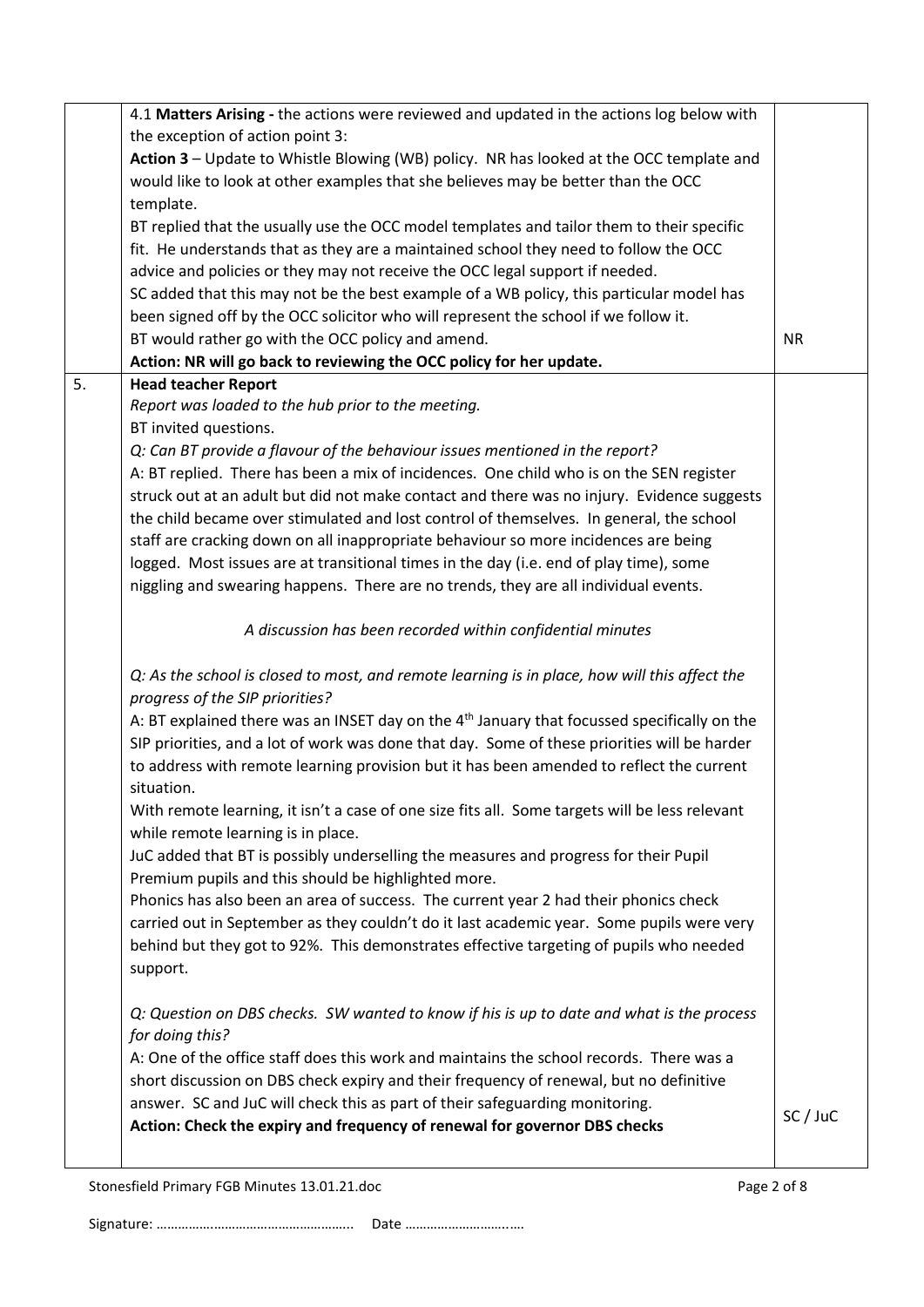NR was invited to submit her query.

*Q: NR has been approached by some KS1 parents to relay their perspective. During lockdown 1, remote learning was at a starting point and felt quite small scale and light touch. They have been encouraged to receive an email last Friday to explain the provision being made this time around with resources, website links and video link. They are worried that the remote learning is all in the form of homework. There does not appear to be any actual teaching and those parents are concerned that if they are unable to do this with their child they will not have any chance of learning.*

*What can the school provide? There is a sense that there is an important part of the offer missing.*

A: BT responded. He disagreed that lockdown 1 learning was light touch. The school employed Google Classroom (GC) and there were enough assignments posted in line with the curriculum. He is disappointed that this is the feeling of some parents.

The latest lockdown was announced last Monday night. From then to Friday the school put together a comprehensive package of remote learning. The staff at school are working really hard to train staff and trial GC and google meets (GM) sessions. They are in the process of agreeing the structure and developing the capacity to deliver this. This is expected to be rolled out next week so that children will have daily GM teaching. BT added that one member off staff has been off sick this week so they are working with a staff shortage already.

BT did stress that live teaching has not been hailed as the gold standard for remote learning. What the school will deliver will meet and exceed the DfE recommendations. Parents will still need to be with their child during the day – they cannot leave them to it. The plan is:

KS1 will have daily GM live sessions

KS2 will have daily morning GM live sessions plus afternoon sessions for feedback, staying in touch etc.

Everyone will do the same subjects on the same day and all families will need to commit to this.

Everyone at school is feeling very pressurised and he calls for some patience while they pull the plan together.

*Q: Has this been communicated to the parents?*

A: AN email has been sent to advise this is underway, they are working on it and putting all the pieces together

KJ added that her child had their first GM teaching session today and she felt it went very well.

*Q: Are there any options for parents to feedback on remote learning?*

A: BT will notify parents that they will be asked for feedback in 2-3 weeks, once it is rolled out and up and running so that they can get best value of parental viewpoint. This will go out on Friday.

BT added that exercise books, white boards, pens etc are ready to go out to pupils to aid their learning at home.

NR believes that this will all be well received by the parents.

Stonesfield Primary FGB Minutes 13.01.21.doc **Page 3 of 8** and 2012 11:00 Page 3 of 8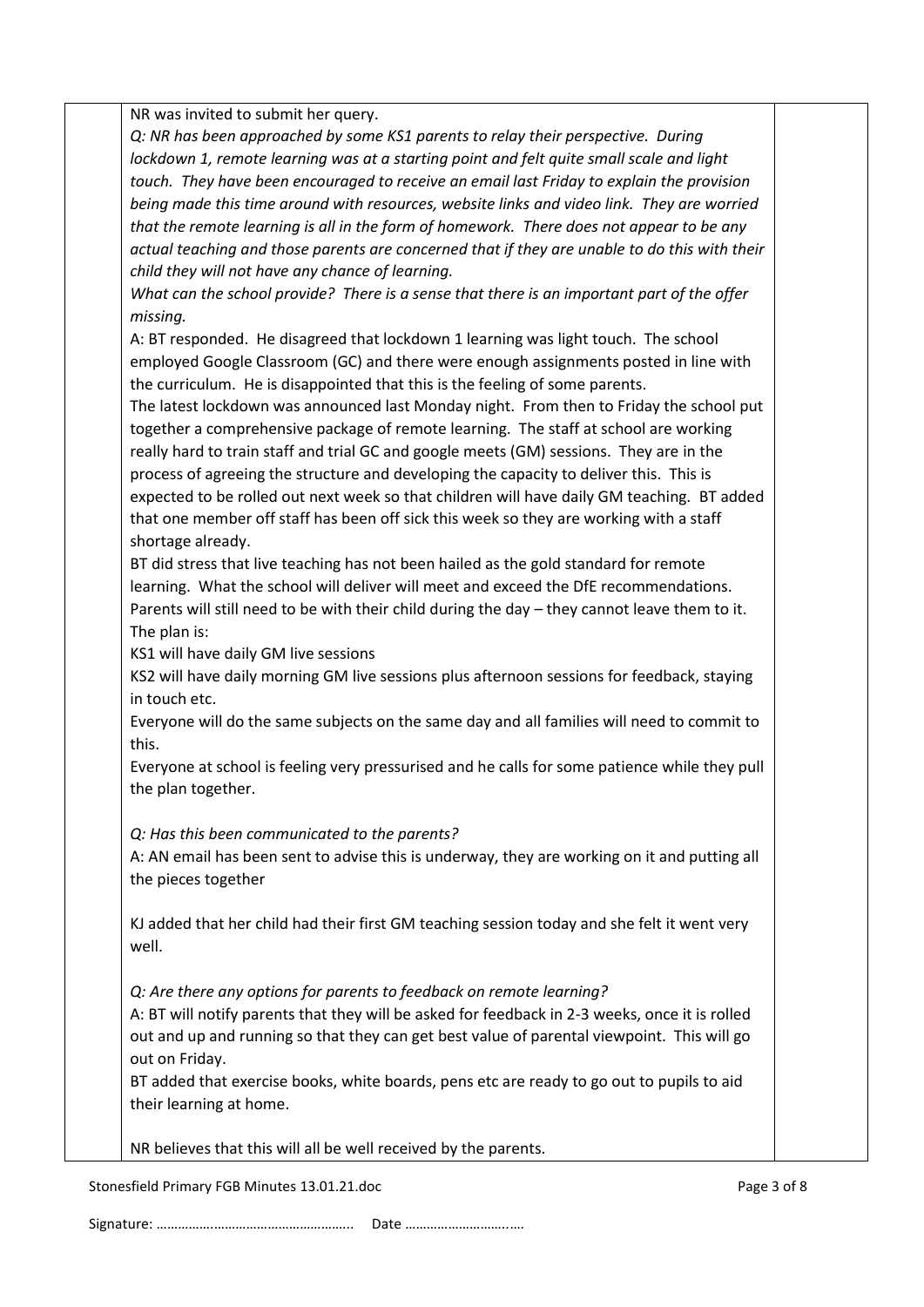|    | way, i.e. supervising the critical worker children group along with one teacher and this will<br>free up the other teachers to hold the live sessions.                                                                                                                                                                                                            |             |
|----|-------------------------------------------------------------------------------------------------------------------------------------------------------------------------------------------------------------------------------------------------------------------------------------------------------------------------------------------------------------------|-------------|
|    | Some of the TA staff in in an older age group and have concerns around their health. They<br>were able to stay at home in the first lockdown but they are needed in school this time<br>around. It is causing some anxiety.                                                                                                                                       |             |
|    | Q: How many pupils actually attending school currently?<br>A: BT advised the GB there are 2 bubbles - KS1 and KS2. There are around 20-24 children<br>in each day.<br>8-10 pupils in the KS1 bubble<br>Maximum of 15 per day in the KS2 bubble but around 25 children in total over the week<br>The school does not have the capacity for a third bubble to open. |             |
| 6. | <b>Policies</b>                                                                                                                                                                                                                                                                                                                                                   |             |
|    | Documents were loaded to the hub prior to the meeting.<br><b>Pay Policy Support Staff</b>                                                                                                                                                                                                                                                                         |             |
|    | This policy is based on the OCC template model. It has been tailored for Stonesfield PS.<br>This is an HR policy but needs to be available on the school website as per the FOI policy.<br>BT has shared this document with the support staff and no objections were raised.<br>The policy was approved by the GB.                                                |             |
|    | <b>Freedom of Information policy (FOI)</b>                                                                                                                                                                                                                                                                                                                        |             |
|    | This is a completely new policy. BT has used the Information Commissioners Office (ICO)<br>model policy, plus a supporting document 'FOI guide to information'.                                                                                                                                                                                                   |             |
|    | The items highlighted in yellow are what the school doesn't yet have publicly available.<br>1. Class 1 item – articles of association. This refers to the GB Instrument of Governance.<br>This can be loaded to the school website.                                                                                                                               |             |
|    | 2. Class 2 items - Financial details - Annual budget, capital funding, financial audits, items<br>over £2000, school contracts. They also have to publish details of staff who earn over<br>£100K p/a. There are none at Stonesfield The governors discussed this and agreed the<br>following:                                                                    |             |
|    | Items over £2000 in cost - the FRHS committee will create and maintain a log<br>٠<br>of these as this is good practice.                                                                                                                                                                                                                                           |             |
|    | Compile a list of school contracts over a certain value with basic information<br>only. This will be maintained and updated every quarter.                                                                                                                                                                                                                        |             |
|    | The class 4 items will be made available upon request.<br>3. Class 4 item - Committee meeting minutes. Quite a lot of discussion at these meeting is                                                                                                                                                                                                              |             |
|    | confidential. The GB decided to state these minutes are available upon request and<br>redact any confidential detail if they are requested.                                                                                                                                                                                                                       |             |
|    | NR left the meeting at 8.21pm the meeting was still quorate                                                                                                                                                                                                                                                                                                       |             |
|    | Class 5 items - BT has listed all the policies and which ones must be published on the<br>4.<br>website.                                                                                                                                                                                                                                                          |             |
|    | 5. Class 6 items - Disclosure log and asset register. BT will check with the DPO what the<br>disclosure log contains. The asset register is a list of portable items (mostly IT<br>equipment).                                                                                                                                                                    |             |
|    | The guide will be reviewed regularly and kept up to date in line with statutory guidance.                                                                                                                                                                                                                                                                         |             |
|    | Stonesfield Primary FGB Minutes 13.01.21.doc                                                                                                                                                                                                                                                                                                                      | Page 4 of 8 |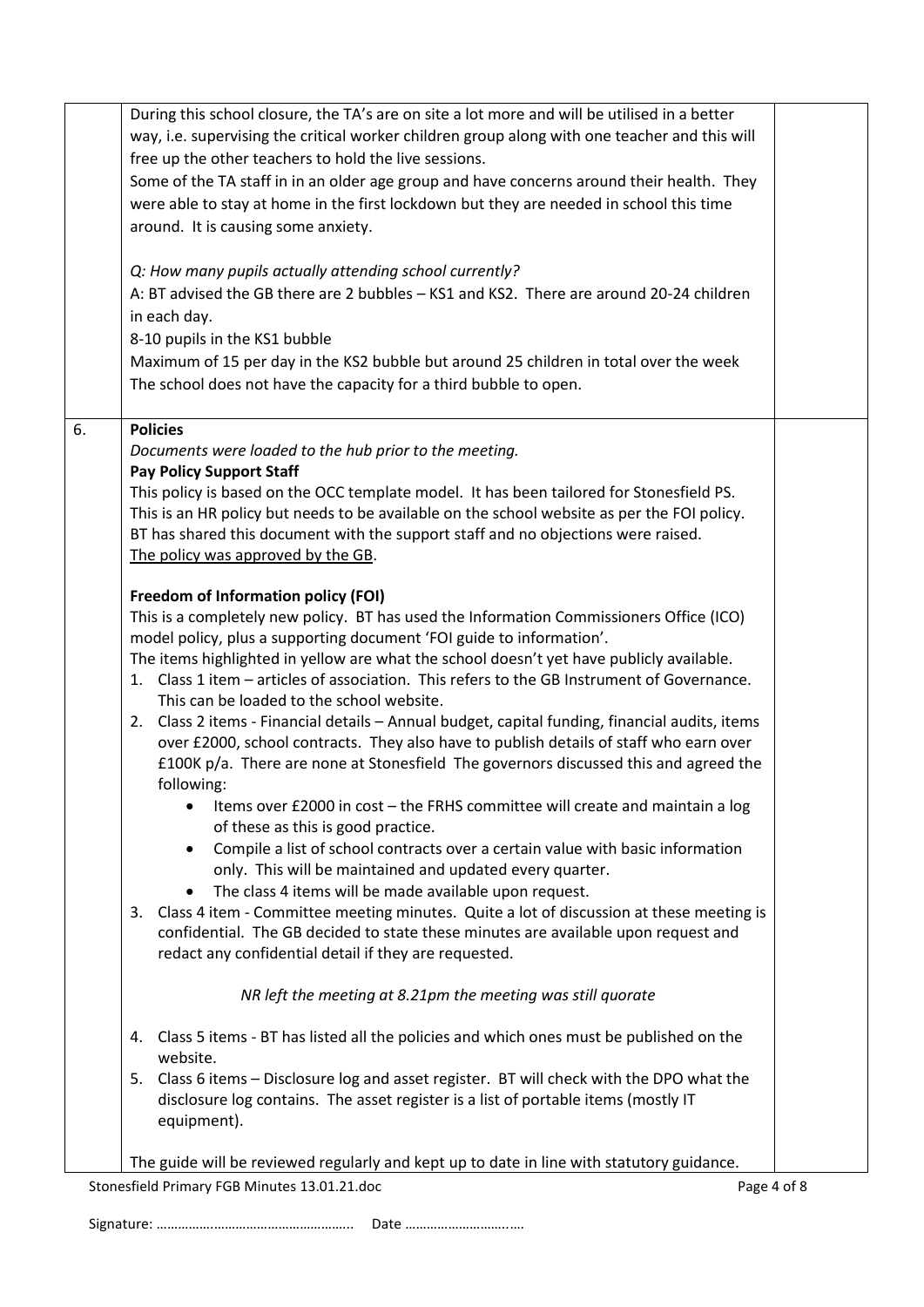|    | A reasonable charge can be made if putting request for information together costs money.<br>The guidance states costs of printing and postage but does not make allowance for staff |  |  |  |  |
|----|-------------------------------------------------------------------------------------------------------------------------------------------------------------------------------------|--|--|--|--|
|    | time.                                                                                                                                                                               |  |  |  |  |
|    | The GB adopted this policy with BT making the relevant changes to the guidance document.                                                                                            |  |  |  |  |
| 7. | <b>Feedback from OCC reviews (EY and Full)</b>                                                                                                                                      |  |  |  |  |
|    | The reports and SIP were loaded to the hub prior to the meeting.                                                                                                                    |  |  |  |  |
|    | JuC confirmed that the feedback had been discussed in the latest curriculum meeting.                                                                                                |  |  |  |  |
|    | The School Improvement Plan (SIP) has been amended to reflect the Covid situation and                                                                                               |  |  |  |  |
|    | school closure.<br>Questions were invited.                                                                                                                                          |  |  |  |  |
|    | Q: OCC has made the point of ensuring enough is being done for the high achievers aswell                                                                                            |  |  |  |  |
|    | as the lower performers. Can BT highlight what aspects of the School Improvement plans                                                                                              |  |  |  |  |
|    | would impact on and address these areas?                                                                                                                                            |  |  |  |  |
|    | A: BT explained verbally a number of measures that the school puts in place for these                                                                                               |  |  |  |  |
|    | pupils. He assured the GB that this will be included in the remote learning plan. JuC added                                                                                         |  |  |  |  |
|    | that during Curriculum meetings this is visible during their discussions on data.                                                                                                   |  |  |  |  |
|    | Q: Subject leaders were to be allocated time for planning / preparation - how will this be                                                                                          |  |  |  |  |
|    | done during school closure?                                                                                                                                                         |  |  |  |  |
|    | A: BT had planned for half termly meetings for subject monitoring and planning. He is                                                                                               |  |  |  |  |
|    | currently working out how this can be done remotely.                                                                                                                                |  |  |  |  |
|    | Q: What time is required for subject leaders to do this work?                                                                                                                       |  |  |  |  |
|    | A: Weekly allocated time is not possible in a school of this size, but subject leaders are                                                                                          |  |  |  |  |
|    | released for specific key training, events or meetings when they are available.                                                                                                     |  |  |  |  |
| 8. | <b>Committee reports</b>                                                                                                                                                            |  |  |  |  |
|    | <b>Finance, Resource, Health &amp; Safety (FRHS)</b>                                                                                                                                |  |  |  |  |
|    | The minutes were loaded to the hub for governors to view.                                                                                                                           |  |  |  |  |
|    | BT reported. The good news is that pupil numbers have increased by 5 to 100. This is                                                                                                |  |  |  |  |
|    |                                                                                                                                                                                     |  |  |  |  |
|    | unfortunately after census day so it will not reflect in the budget until year 2 and 3.                                                                                             |  |  |  |  |
|    | The in-year budget is looking healthy. The school should be in a position to pay off the                                                                                            |  |  |  |  |
|    | deficit this year.<br>Q: Has there been a further YouGov comparison with similar schools and their financial                                                                        |  |  |  |  |
|    | position?                                                                                                                                                                           |  |  |  |  |
|    | A: There has, but there have not been enough changes to make a significant difference to a                                                                                          |  |  |  |  |
|    | comparison.                                                                                                                                                                         |  |  |  |  |
|    |                                                                                                                                                                                     |  |  |  |  |
|    | School Financial Value Statement (SFVS) - this will be looked at in the next FRHS meeting.                                                                                          |  |  |  |  |
|    | BT has run through it and the only area of expenditure that is highlighted in red is the<br>teachers salary costs at 51.6%. Ideally this would be 45-48%.                           |  |  |  |  |
|    | There is a strategy in place to replace any UPS teachers with MPS teachers as and when                                                                                              |  |  |  |  |
|    | they leave.                                                                                                                                                                         |  |  |  |  |
|    | A Fire Risk Assessment of the school premises took place today by a company called Red                                                                                              |  |  |  |  |
|    | Box. The headlines are that in terms of life saving risk, everything is considered to be OK.                                                                                        |  |  |  |  |
|    | The weakness is fact there is a manual system, so out of hours there is no link up to raise                                                                                         |  |  |  |  |
|    | the alarm. If a fire occurred, it may not be attended to in time.                                                                                                                   |  |  |  |  |
|    | Q: Does the school have to change this system?                                                                                                                                      |  |  |  |  |
|    | A: BT will wait and see what the recommendations are and then the GB can discuss.                                                                                                   |  |  |  |  |

Stonesfield Primary FGB Minutes 13.01.21.doc Page 5 of 8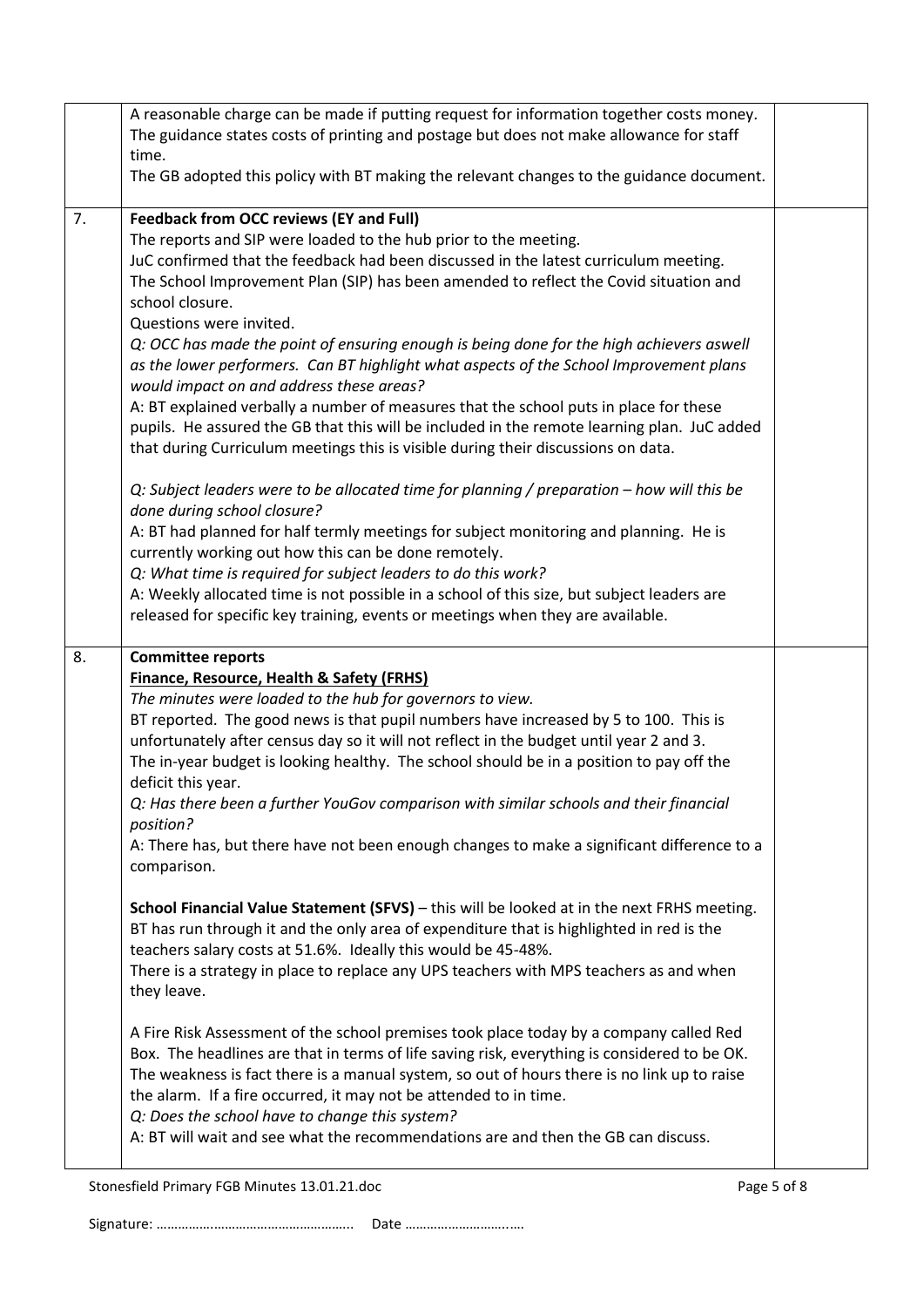|     | There was a discussion about the site not being secure out of hours. LD has recently had to<br>ask some older teenagers who were playing football to leave the field. |          |
|-----|-----------------------------------------------------------------------------------------------------------------------------------------------------------------------|----------|
|     |                                                                                                                                                                       |          |
|     | <b>Curriculum</b>                                                                                                                                                     |          |
|     | The minutes have been loaded to the hub for governors to review.                                                                                                      |          |
|     | JuC reported. The minutes were loaded to the hub today. The main discussions were                                                                                     |          |
|     | around                                                                                                                                                                |          |
|     | Remote learning provision - already discussed this evening                                                                                                            |          |
|     | OCC reviews - there is a frustration and concern that the good progress made so far will be                                                                           |          |
|     | slowed down due to school closure.                                                                                                                                    |          |
|     | Data - this was reviewed and scrunitised.                                                                                                                             |          |
| 9.  | <b>Governor Monitoring</b>                                                                                                                                            |          |
|     | SEN monitoring and PHSE                                                                                                                                               |          |
|     | KJ has spoken with Mrs Clark (Lead teacher) and discovered that this area is much larger                                                                              |          |
|     | than she first thought. She and HD proposed sharing the monitoring role. There were no<br>objections to this.                                                         |          |
|     |                                                                                                                                                                       |          |
|     | GC stated that two English monitoring sessions last term were focussed on writing. Should                                                                             |          |
|     | she continue with this or focus on another area?                                                                                                                      |          |
|     | A: BT requested that she continues with writing at the stage. He will liaise with GC about                                                                            |          |
|     | this.                                                                                                                                                                 |          |
|     |                                                                                                                                                                       |          |
|     | Q: KJ carried out a SEN monitoring session. She asked all the relevant questions. Should she                                                                          |          |
|     | be asking Mel Carruthers (SENCo) about parent questions?                                                                                                              |          |
|     | A: BT is happy for KJ to drop MC an email about this and to copy him in. If a trend is                                                                                |          |
|     | noticed then by all means raise it with the SENCo. BT will also talk to her about this.                                                                               |          |
|     | There was a short discussion around a network group for parents of SEN children who may                                                                               |          |
|     | benefit from sharing experiences and knowledge. Virtual sessions could be arranged                                                                                    |          |
|     | and/or signpost parents to organisations. A network group in school could be a positive                                                                               |          |
|     | thing.                                                                                                                                                                |          |
|     | KJ has a contacts document that may be helpful if she could share it, or have it loaded to                                                                            |          |
|     | the school website. BT is happy for KJ to discuss with MC.                                                                                                            |          |
| 10. | <b>Safeguarding report</b>                                                                                                                                            |          |
|     | JuC asked if the Safeguarding meeting dates will still be virtual?                                                                                                    |          |
|     | It was confirmed they are.                                                                                                                                            |          |
|     | Action: Book a meeting date for Safeguarding monitoring<br>No further updates.                                                                                        | JuC / SC |
|     |                                                                                                                                                                       |          |
| 11. | <b>Parental engagement</b>                                                                                                                                            |          |
|     | The event was well received, even though it was not very well attended. BT did record his                                                                             |          |
|     | presentation, but will need some IT support in order to share it on the website.                                                                                      |          |
|     | The low attendance was discussed, and a possible reason was due to the timing of the                                                                                  |          |
|     | session clashing with children's bedtime.                                                                                                                             |          |
|     | It was agreed that more work is needed to get the message out on what the school is doing                                                                             |          |
|     | and what has been achieved so far.                                                                                                                                    |          |
|     | The prospective parents for September intake have been impressed with the school tours                                                                                |          |
|     | and BT is quietly confident about the numbers for September.                                                                                                          |          |
| 12. | <b>Health &amp; Safety</b>                                                                                                                                            |          |
|     | BT will be following up on any action points raised in the Fire Risk Assessment.                                                                                      |          |
|     |                                                                                                                                                                       |          |
|     | Stonesfield Primary FGB Minutes 13.01.21.doc<br>Page 6 of 8                                                                                                           |          |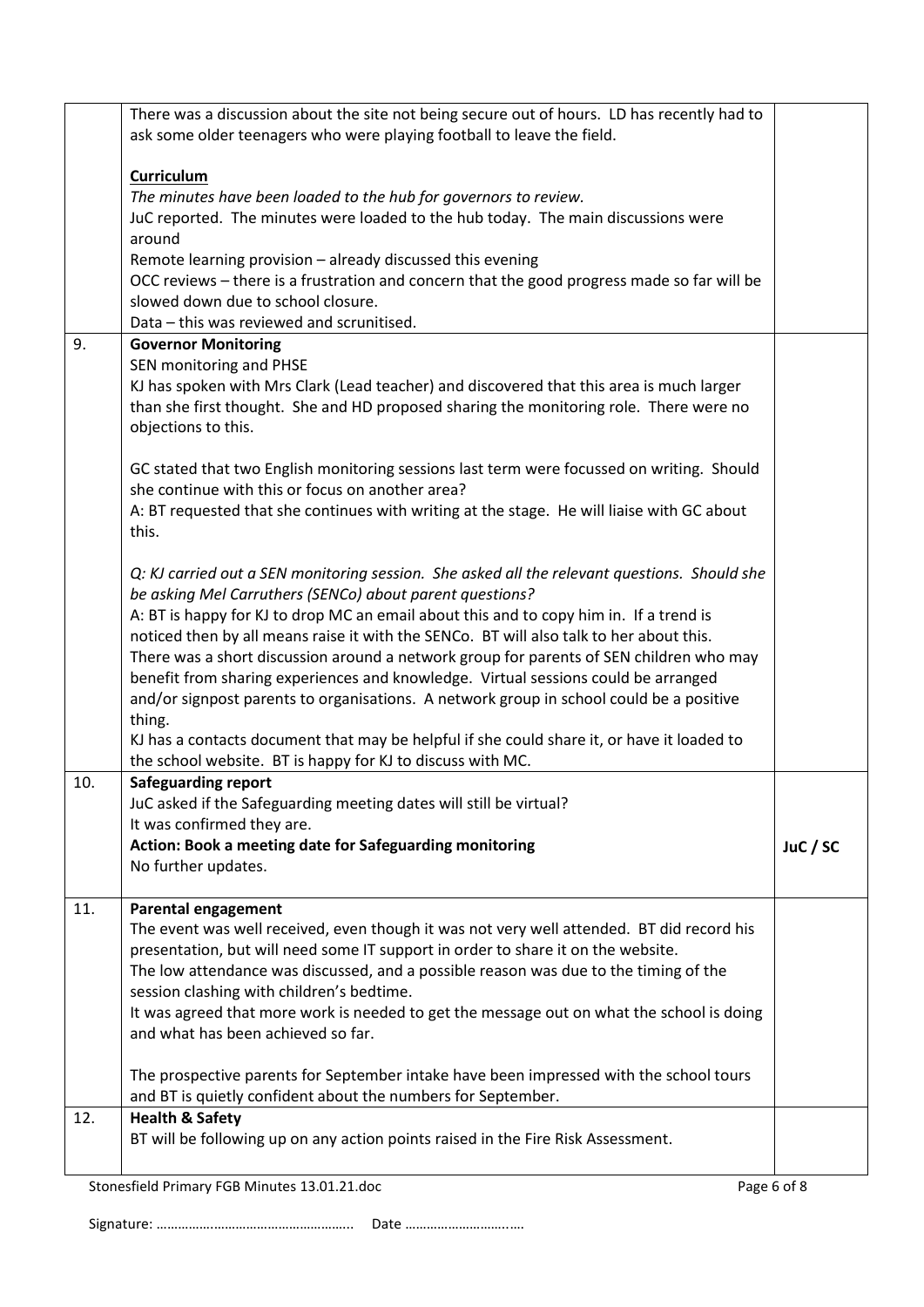| 13. | <b>Governing body business</b>                                                                                                                                                          |             |  |  |
|-----|-----------------------------------------------------------------------------------------------------------------------------------------------------------------------------------------|-------------|--|--|
|     | SC will be putting together a news article for the Slate newsletter.                                                                                                                    |             |  |  |
|     |                                                                                                                                                                                         |             |  |  |
|     | <b>Governor training</b>                                                                                                                                                                |             |  |  |
|     | No updates                                                                                                                                                                              |             |  |  |
|     | <b>Governing body vacancies</b>                                                                                                                                                         |             |  |  |
|     | There has been no interest in the staff governor vacancy. The current staff have either<br>already been a governor at Stonesfield or they are /have been a governor at their children's |             |  |  |
|     | school and not interested at this stage.                                                                                                                                                |             |  |  |
|     |                                                                                                                                                                                         |             |  |  |
| 14. | <b>AOB</b>                                                                                                                                                                              |             |  |  |
|     | HH advised the governors of a Covid briefing (virtual) on Thursday 28 <sup>th</sup> January from 6-7pm.                                                                                 |             |  |  |
|     | He attended the previous virtual briefing. One governor from each GB is encouraged to                                                                                                   |             |  |  |
|     | attend. HH asked if any governors would book on to this one?                                                                                                                            |             |  |  |
|     | SW will attend this briefing and report back to the GB. HH thanked SW.                                                                                                                  |             |  |  |
|     |                                                                                                                                                                                         |             |  |  |
|     | LD asked if there were future decorating plans for the school?<br>There was a brief discussion. Was this a priority and does the school have the funds?                                 |             |  |  |
|     | Decorating the school hall last summer made a real difference. This needs to be kept on                                                                                                 |             |  |  |
|     | top of or the school will just become shabby and tired looking.                                                                                                                         | <b>FRHS</b> |  |  |
|     | <b>Action: Discuss in the next FRHS meeting</b>                                                                                                                                         | committee   |  |  |
|     |                                                                                                                                                                                         |             |  |  |
|     | Q: KJ asked about staff well-being - is everyone OK?                                                                                                                                    |             |  |  |
|     | BT reported that the latest lockdown and school closure is a very challenging and difficult                                                                                             |             |  |  |
|     | time for all. He is trying to manage the staff through this and also manage parent                                                                                                      |             |  |  |
|     | expectations.<br>Q: Is there extra support for the staff?                                                                                                                               |             |  |  |
|     | A: BT has bought into the staff well-being service. This is a 24 hour phone line manned by                                                                                              |             |  |  |
|     | trained counsellors. He has advised all staff that this is available. There are also                                                                                                    |             |  |  |
|     | Occupational Health referrals he can make if required.                                                                                                                                  |             |  |  |
|     | HD recommended an online counselling service that is free of charge. It is helpful for                                                                                                  |             |  |  |
|     | maintaining staff morale. Would BT like the details?                                                                                                                                    |             |  |  |
|     | BT would appreciate this information.                                                                                                                                                   |             |  |  |
|     | Action: HD send online counselling information to BT                                                                                                                                    | HD          |  |  |
|     | Meeting closed at 9.09pm.                                                                                                                                                               |             |  |  |
|     |                                                                                                                                                                                         |             |  |  |
|     | Next Governing Body Meeting: 03.03.2021                                                                                                                                                 |             |  |  |

Stonesfield Primary FGB Minutes 13.01.21.doc Page 7 of 8